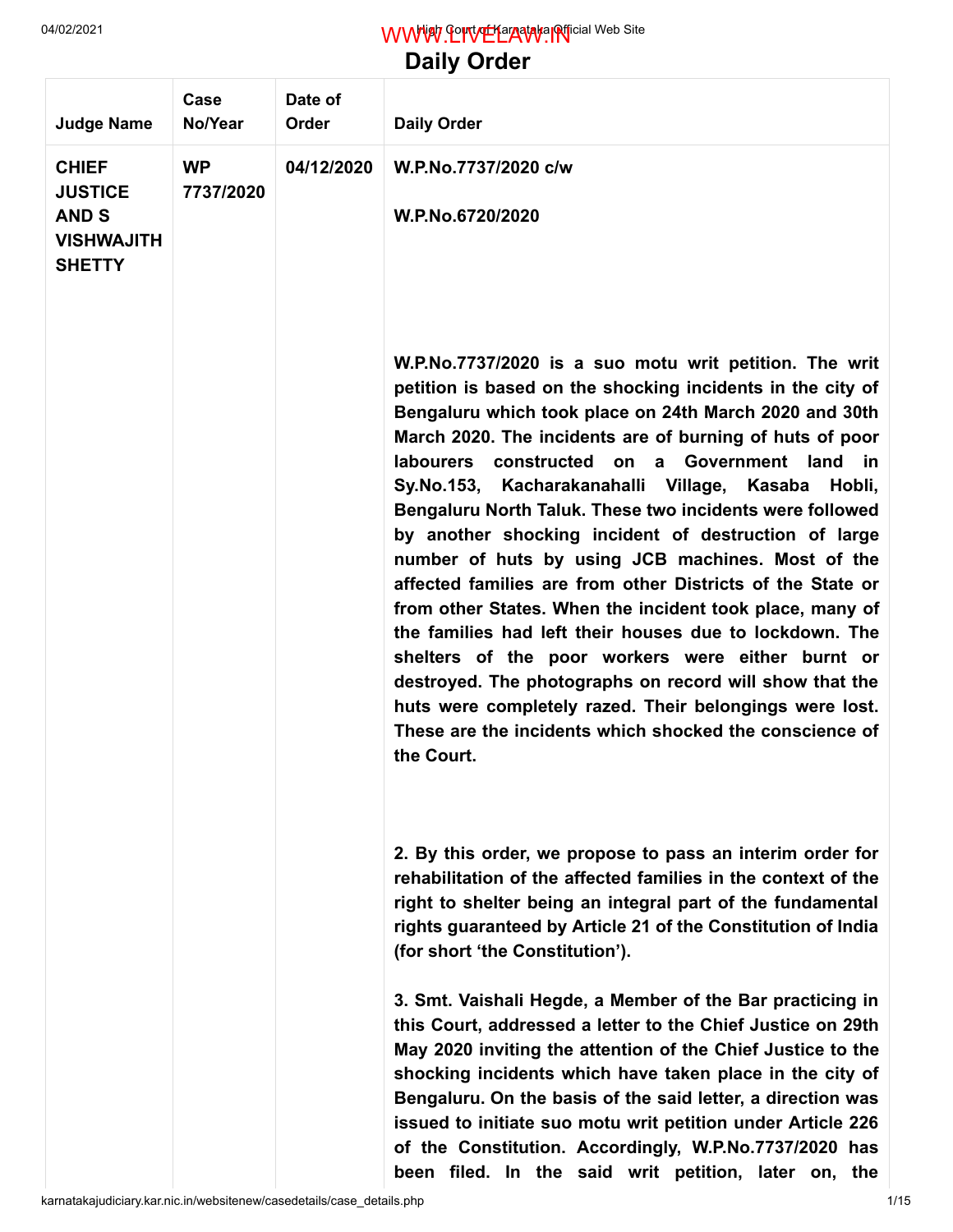| <b>Judge Name</b> | Case<br>No/Year | Date of<br>Order | <b>Daily Order</b>                                                                                                                                                                                                                                                                                                                                                                                                                                                                                                                                                                                                                                                                                                                                                                                                                                                                                                                                                                                                                         |
|-------------------|-----------------|------------------|--------------------------------------------------------------------------------------------------------------------------------------------------------------------------------------------------------------------------------------------------------------------------------------------------------------------------------------------------------------------------------------------------------------------------------------------------------------------------------------------------------------------------------------------------------------------------------------------------------------------------------------------------------------------------------------------------------------------------------------------------------------------------------------------------------------------------------------------------------------------------------------------------------------------------------------------------------------------------------------------------------------------------------------------|
|                   |                 |                  | respondent Nos.8 to 60 as well as the respondent No.61<br>have been impleaded. The respondent Nos.8 to 60 are the<br>affected persons and the last respondent No.61 is a Non-<br>Governmental Organization (NGO) which has taken up the<br>cause of 33 affected families. W.P.No.6720/2020 has been<br>filed by the petitioners who are directly affected by the<br>shocking acts.                                                                                                                                                                                                                                                                                                                                                                                                                                                                                                                                                                                                                                                         |
|                   |                 |                  | 4. Before we go into the issue of violation of the<br>constitutional rights, a few factual aspects will have to be<br>noted. To the suo motu writ petition, the State<br>Government filed an affidavit dated 22nd June 2020 of Sri<br>Ravi Prasad .P, the Assistant Commissioner of Police,<br>Banasawadi Sub-Division, Bengaluru. He has stated that<br>the Government land in Sy. No.153 in Kacharakanahalli<br>Village, Bengaluru North Taluk measuring 57 acres 26<br>guntas has been earmarked for different purposes. He has<br>stated that the labourers of various Districts in Karnataka<br>have illegally constructed huts on the said land. The huts<br>were constructed by using coconut leaves, tarpaulin, old<br>cement sheets, plastic banners etc.                                                                                                                                                                                                                                                                         |
|                   |                 |                  | 5. As a result of pandemic of COVID-19, on 22nd March<br>2020, there was a Janata Curfew as per the appeal made<br>by the Hon'ble Prime Minister. On 23rd and 24th of March<br>2020, there was a partial lockdown in the city as per the<br>directions of the State Government. The nationwide<br>lockdown was announced from 25th March 2020 onwards.<br>As a result of the lockdown, a judicial notice can be taken<br>of the fact that the labourers started moving away from<br>the city of Bengaluru. In fact, they started returning to<br>their native places. That is borne out from the record of<br>some of the writ petitions pending in the Court. According<br>to the said affidavit, the first incident was reported on<br>24th March 2020 in the afternoon. The Fire Accident<br>Certificate annexed to the affidavit records that about 15<br>huts were destroyed due to fire. It is mentioned therein<br>that even the ration kits, clothes and other household<br>items of the occupants were destroyed due to fire. The |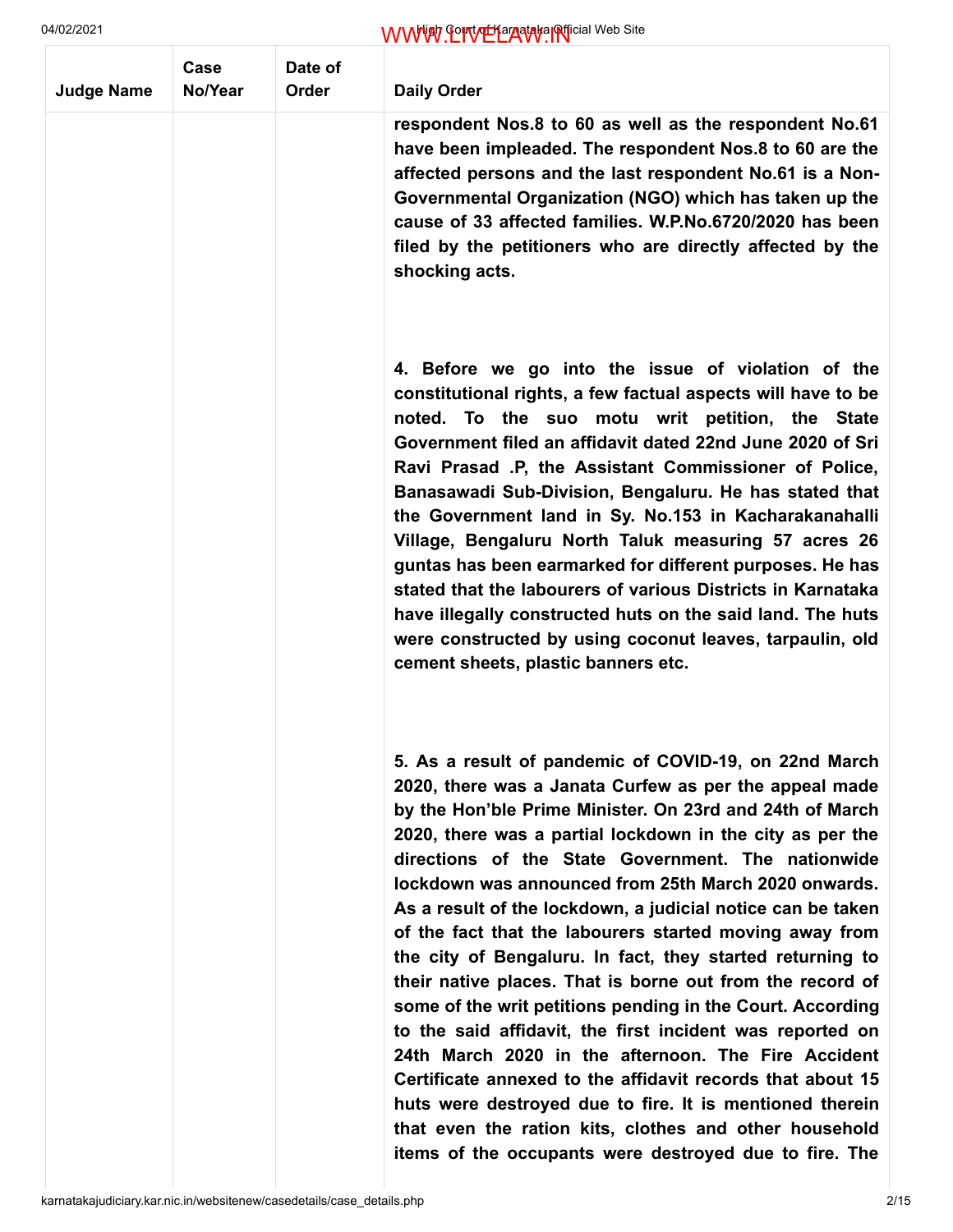| <b>Judge Name</b> | Case<br>No/Year | Date of<br>Order | <b>Daily Order</b>                                                                                                                                                                                                                                                                                                                                                                                                                                                                                                                                                                                                                                                                                                                                                                                                                                                                                                                                                                                                                                                                                                                                                                                                                                                                                                                                                                                                                                                                                                                                                                                      |
|-------------------|-----------------|------------------|---------------------------------------------------------------------------------------------------------------------------------------------------------------------------------------------------------------------------------------------------------------------------------------------------------------------------------------------------------------------------------------------------------------------------------------------------------------------------------------------------------------------------------------------------------------------------------------------------------------------------------------------------------------------------------------------------------------------------------------------------------------------------------------------------------------------------------------------------------------------------------------------------------------------------------------------------------------------------------------------------------------------------------------------------------------------------------------------------------------------------------------------------------------------------------------------------------------------------------------------------------------------------------------------------------------------------------------------------------------------------------------------------------------------------------------------------------------------------------------------------------------------------------------------------------------------------------------------------------|
|                   |                 |                  | second incident is of 30th March 2020 reported after 9.30<br>p.m. The incident is of cluster of huts being destroyed<br>due to fire. Even in this case, in the Fire Accident<br>Certificate, it is recorded that the ration kits, clothes and<br>other household articles were destroyed due to fire. The<br>report also records that about 40 huts were destroyed due<br>to fire. Notwithstanding these two serious incidents,<br>criminal law was not set in motion by any of the<br>Authorities. No attempt was made to ascertain whether it<br>was an accident or a deliberate act. On 1st May 2020, in<br>the morning, one Mr. Bhadrappa visited K.G. Halli Police<br>Station and reported that on 5th April 2020 in the morning,<br>about 10 to 15 unknown persons arrived at the site with<br>JCB machines and destroyed number of vacant huts. It is<br>only thereafter that a First Information Report was<br>registered on 1st May 2020 for various offences.<br>Thereafter, the investigation started. The affidavit records<br>that during the investigation, it was revealed that two<br>owners of the neighbouring choultry were intending to<br>utilize the said Government land next to their choultry for<br>their business and parking. It is stated that taking undue<br>advantage of the lockdown when all the officers were<br>busy with COVID-19 duty and the fact that most of the<br>residents of the huts had moved back to their native<br>places, the accused firstly set fire to the vacant huts and<br>thereafter, by using JCB machines, destroyed several<br>other huts. |
|                   |                 |                  | 6. There is another affidavit filed by the said Officer<br>(Assistant Commissioner of Police) on 6th July 2020<br>which brings on record the following facts:                                                                                                                                                                                                                                                                                                                                                                                                                                                                                                                                                                                                                                                                                                                                                                                                                                                                                                                                                                                                                                                                                                                                                                                                                                                                                                                                                                                                                                           |
|                   |                 |                  | (a) About 45 to 50 destroyed huts belonged to a particular<br>community from Tamil Nadu and they had left the State<br>due to lockdown;                                                                                                                                                                                                                                                                                                                                                                                                                                                                                                                                                                                                                                                                                                                                                                                                                                                                                                                                                                                                                                                                                                                                                                                                                                                                                                                                                                                                                                                                 |
|                   |                 |                  | (b) The said Officer could ascertain the location of 33<br>affected families who were found to be residing in<br>different places in Bengaluru District;                                                                                                                                                                                                                                                                                                                                                                                                                                                                                                                                                                                                                                                                                                                                                                                                                                                                                                                                                                                                                                                                                                                                                                                                                                                                                                                                                                                                                                                |
|                   |                 |                  | (c) About 170 families lost their homes due to destruction                                                                                                                                                                                                                                                                                                                                                                                                                                                                                                                                                                                                                                                                                                                                                                                                                                                                                                                                                                                                                                                                                                                                                                                                                                                                                                                                                                                                                                                                                                                                              |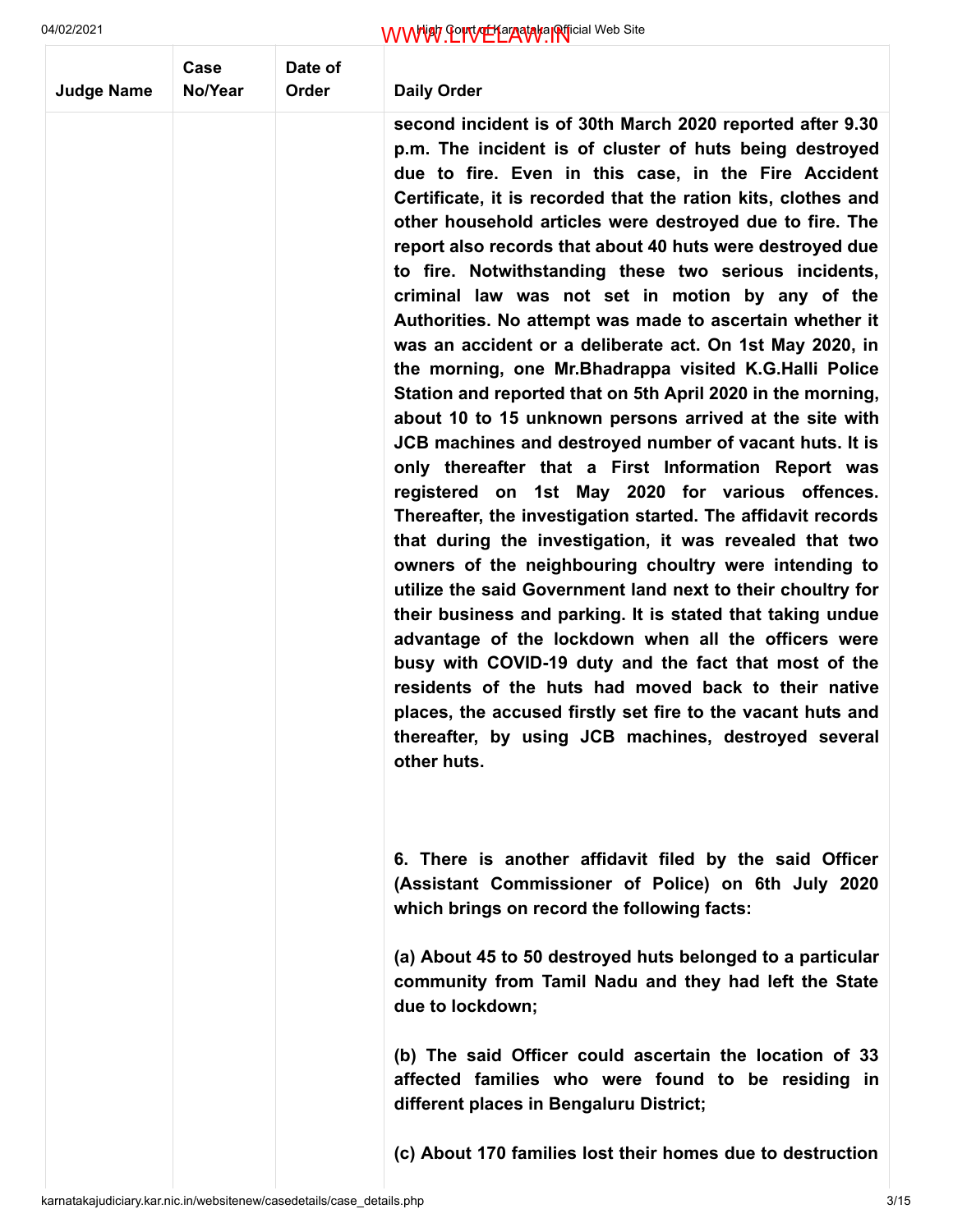| <b>Judge Name</b> | Case<br>No/Year | Date of<br>Order | <b>Daily Order</b>                                                                                                                                                                                                                                                                                                                                                                                                                                                                                                                                     |
|-------------------|-----------------|------------------|--------------------------------------------------------------------------------------------------------------------------------------------------------------------------------------------------------------------------------------------------------------------------------------------------------------------------------------------------------------------------------------------------------------------------------------------------------------------------------------------------------------------------------------------------------|
|                   |                 |                  | of the huts by using JCB machines. Though the affected<br>families had left for their native places, they have come<br>back and started living by carrying out some repairs to<br>the destroyed huts. It is stated that steps were being<br>taken to identify the remaining affected persons.                                                                                                                                                                                                                                                          |
|                   |                 |                  | 7. There is an affidavit filed by Sri Rakesh Singh s/o<br>Bharath Prasad Singh, Additional Chief Secretary of the<br>Government in which he has stated the factual position<br>regarding allotment of the land in Sy.No.153. It is stated<br>that though the land was earlier notified for acquisition for<br>the purpose of development of Bengaluru Development<br>Authority Layout, the said land is permanently recorded in<br>the name of the Revenue Department.                                                                                 |
|                   |                 |                  | 8. The memo dated 23rd July 2020 records the steps taken<br>for compensating the 170 families. The affidavit dated<br>11th August 2020 of the Tahsildar records that an order<br>has been issued on 5th August 2020 by the Deputy<br><b>Commissioner,</b><br>Bengaluru<br>Urban<br>District directing<br>payment of Rs.6,100/- to each family whose houses have<br>been destroyed. As per the order of this Court dated 11th<br>August 2020, the State Government reconsidered the<br>quantum of compensation and enhanced the same to<br>Rs.14,100/-. |
|                   |                 |                  | 9. The applicants in I.A.No.1/2020 have been already<br>impleaded as the respondent Nos.8 to 60 who have<br>brought on record one important factual aspect that the<br>said land was declared as a slum area under Section 11 of<br>the Karnataka Slum Areas Development Act, 1973. The<br>applicants in the said application claimed that they were<br>driven out of their respective residences.                                                                                                                                                     |
|                   |                 |                  | I.A.No.2/2020<br>10.<br>filed<br>Good<br>has<br>been<br>by<br>Quest                                                                                                                                                                                                                                                                                                                                                                                                                                                                                    |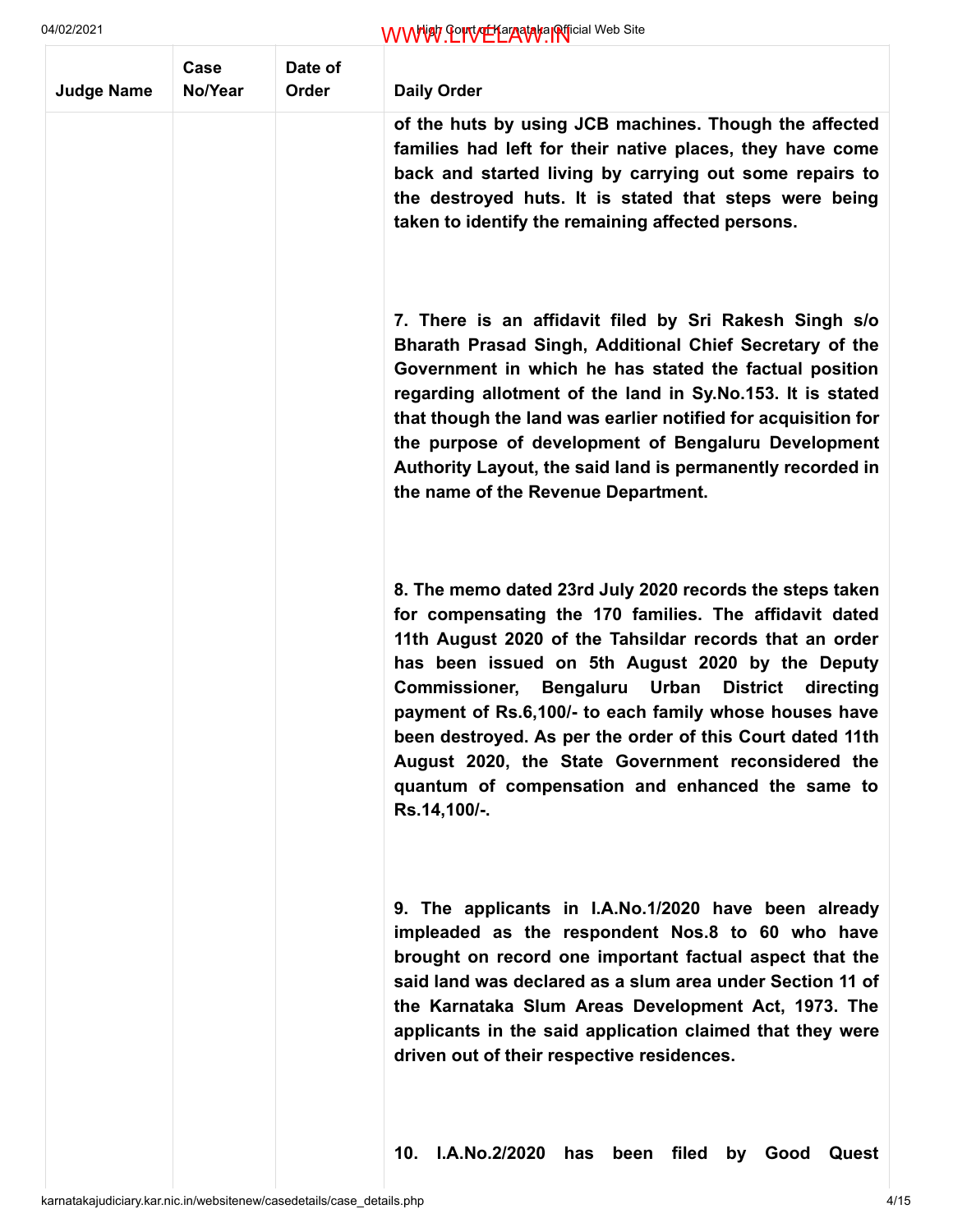| <b>Judge Name</b> | Case<br>No/Year | Date of<br>Order | <b>Daily Order</b>                                                                                                                                                                                                                                                                                                                                                                                                                                                                                                                                                                                                                                                                                                                                                      |
|-------------------|-----------------|------------------|-------------------------------------------------------------------------------------------------------------------------------------------------------------------------------------------------------------------------------------------------------------------------------------------------------------------------------------------------------------------------------------------------------------------------------------------------------------------------------------------------------------------------------------------------------------------------------------------------------------------------------------------------------------------------------------------------------------------------------------------------------------------------|
|                   |                 |                  | Foundation, an NGO, on behalf of the 33 families whose<br>huts were destroyed. The details of those 33 families have<br>been placed on record. The same applicant filed<br>I.A.No.3/2020 seeking authorization to put up shelters for<br>the 33 slum dwellers.                                                                                                                                                                                                                                                                                                                                                                                                                                                                                                          |
|                   |                 |                  | 11. Another fact which is brought on record by the State<br>Government by filing the statement of objections in<br>W.P.No.6720/2020 is that the Deputy Commissioner,<br>Bengaluru Urban District has issued an order dated 16th<br>September 2020 directing transfer of 2 acres of land at<br>Giddenahalli, Dasanapura Hobli, Bengaluru North Taluk to<br>the Karnataka Slum Clearance Board for rehabilitating 278<br>families residing on the said land in Sy.No.153. We may<br>that<br>respondent<br>No.4 in<br>also<br>note<br>here<br>the<br>W.P.No.6720/2020<br>filed<br>statement<br>objections<br>оf<br>contending that the slum in which the destructed houses<br>were situated is on tank bund area and therefore, in situ<br>rehabilitation is not possible. |
|                   |                 |                  | 12. Before we go to the submissions, we must record here<br>that the identification of the affected families who are<br>entitled to receive compensation of Rs.14,100/- has been<br>completed and the process of making payment of<br>compensation is in progress. We must note here that the<br>compensation is on account of the loss caused to the<br>affected families by destruction of ration kits, clothing<br>and other household articles in their houses. It is not the<br>compensation payable for rehabilitation.                                                                                                                                                                                                                                           |
|                   |                 |                  | 13. The learned counsel appointed as Amicus Curiae in<br>W.P.No.7737/2020 has taken us through the factual<br>aspects and submitted that status quo ante must be<br>restored in view of violation of rights of the affected<br>families under Article 21 of the Constitution. The same are<br>the submissions of the learned counsel representing the<br>added affected persons by relying upon various decisions                                                                                                                                                                                                                                                                                                                                                       |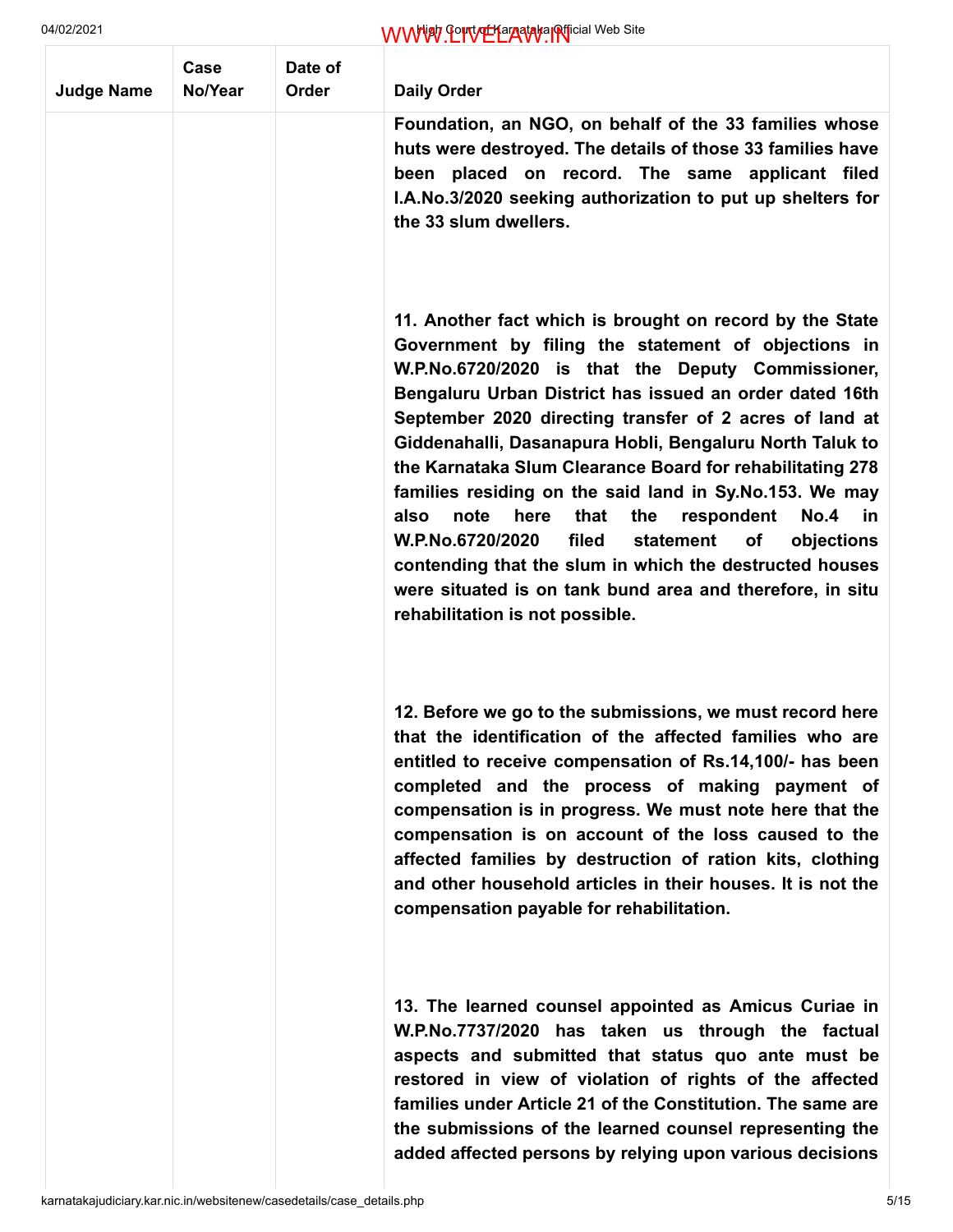| <b>Judge Name</b> | Case<br>No/Year | Date of<br>Order | <b>Daily Order</b>                                                                                                                                                                                                                                                                                                                                                                                                                                                                                                                                                                                                                                                                                                                                                                                                                                                                                                                                              |
|-------------------|-----------------|------------------|-----------------------------------------------------------------------------------------------------------------------------------------------------------------------------------------------------------------------------------------------------------------------------------------------------------------------------------------------------------------------------------------------------------------------------------------------------------------------------------------------------------------------------------------------------------------------------------------------------------------------------------------------------------------------------------------------------------------------------------------------------------------------------------------------------------------------------------------------------------------------------------------------------------------------------------------------------------------|
|                   |                 |                  | of the Apex Court. He submitted that the site which is now<br>allotted by the State Government is more than 30 kms<br>away from the said land and is not at all suitable for<br>rehabilitation as the members of the affected families are<br>working in and around the city of Bengaluru to earn their<br>livelihood.                                                                                                                                                                                                                                                                                                                                                                                                                                                                                                                                                                                                                                          |
|                   |                 |                  | 14. The learned counsel representing the applicant-NGO<br>in I.A. Nos. 2/2020 and 3/2020 submitted that the applicant<br>is willing to build houses for 33 families at its own cost<br>and therefore, the applicant may be permitted to do so.                                                                                                                                                                                                                                                                                                                                                                                                                                                                                                                                                                                                                                                                                                                  |
|                   |                 |                  | 15. The stand of the State Government is that the<br>compensation as ordered will be paid to all the eligible<br>families. Secondly, steps are being taken to rehabilitate<br>the affected persons at the site referred earlier. The<br>submission on behalf of the State Government is that in<br>situ rehabilitation is not possible as the structures were<br>on tank bund area and the same were erected by<br>encroaching upon the Government land.                                                                                                                                                                                                                                                                                                                                                                                                                                                                                                        |
|                   |                 |                  | 16. It is an admitted position that poor labourers working<br>in and around the city of Bengaluru who were either from<br>other parts of the State of Karnataka or other neighboring<br>States had erected huts on the said land which is a<br>Government land. As narrated earlier, after the nationwide<br>lockdown was announced, the occupants started moving<br>away from the city of Bengaluru for reaching their native<br>places. Going by the stand taken by the State<br>Government, two persons who are having a choultry on<br>the Government land took the law into their own hands<br>and set fire to the huts on two different dates and<br>thereafter, destroyed large number of huts by using JCB<br>machines. The State Government on its own did not act to<br>redress the grievances of the affected persons and took<br>no steps against the wrongdoers. The State Government<br>was a silent spectator to the plight of these poor people |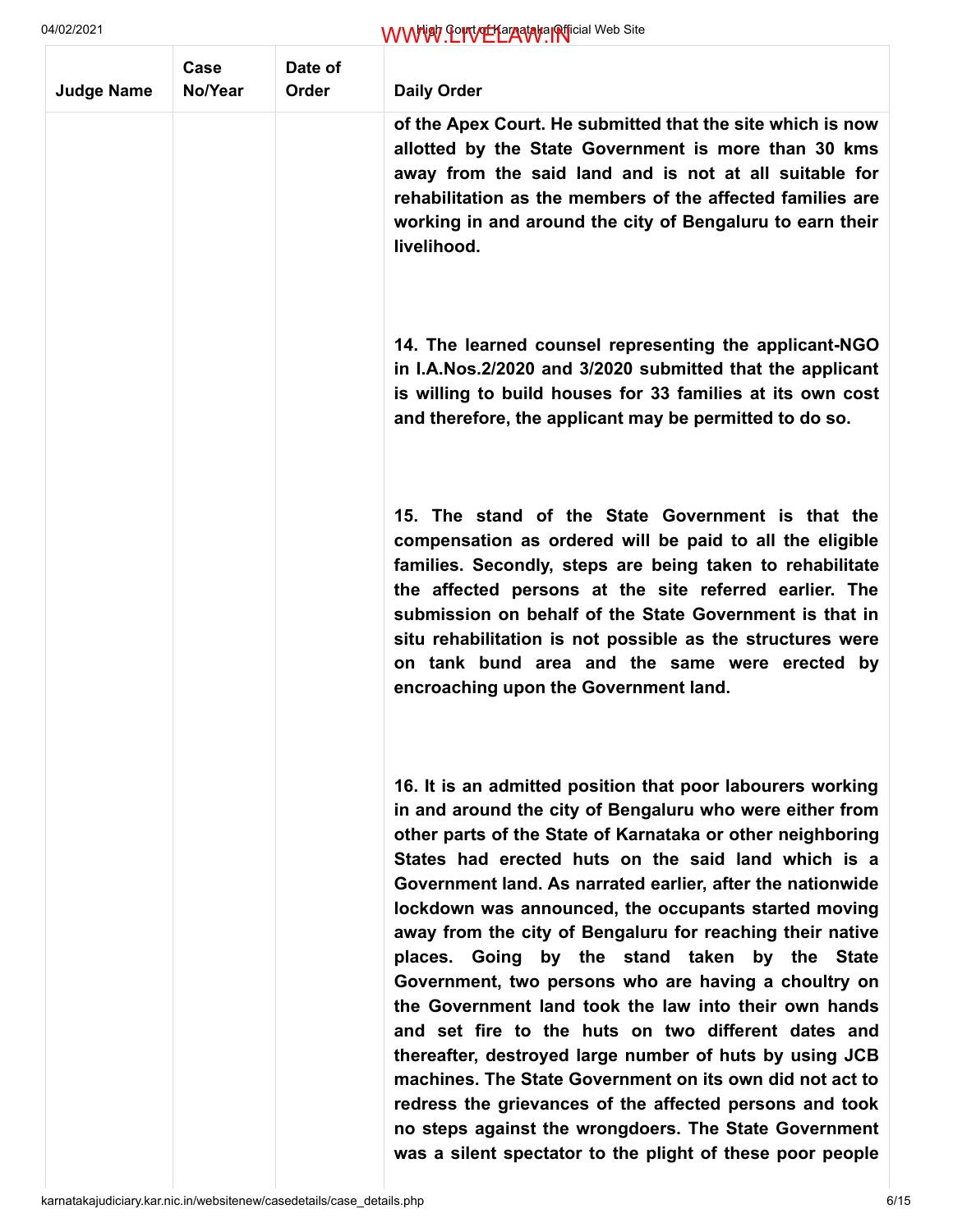| <b>Judge Name</b> | Case<br>No/Year | Date of<br>Order | <b>Daily Order</b>                                                                                                                                                                                                                                                                                                                                                                                                                                                                                                                                                                                                                                                                                                                                                                                                                                                                                                                                                                                                                               |
|-------------------|-----------------|------------------|--------------------------------------------------------------------------------------------------------------------------------------------------------------------------------------------------------------------------------------------------------------------------------------------------------------------------------------------------------------------------------------------------------------------------------------------------------------------------------------------------------------------------------------------------------------------------------------------------------------------------------------------------------------------------------------------------------------------------------------------------------------------------------------------------------------------------------------------------------------------------------------------------------------------------------------------------------------------------------------------------------------------------------------------------|
|                   |                 |                  | till this Court issued orders in the suo motu petition.                                                                                                                                                                                                                                                                                                                                                                                                                                                                                                                                                                                                                                                                                                                                                                                                                                                                                                                                                                                          |
|                   |                 |                  | 17. At this stage, we may refer to the decisions of the<br>Apex Court dealing with the right to shelter. The first<br>relevant judgment is in the case of M/s SHANTHISTAR<br><b>BUILDERS v. NARAYAN KHIMALAL TOTAME &amp; OTHERS.</b><br>In paragraphs 9 and 10, the Apex Court held thus:                                                                                                                                                                                                                                                                                                                                                                                                                                                                                                                                                                                                                                                                                                                                                       |
|                   |                 |                  | "9. Basic needs of man have traditionally been accepted<br>to be three-food, clothing and shelter. The right to life is<br>guaranteed in any civilized society. That would take within<br>its sweep the right to food, the right to clothing, the right<br>to decent environment and a reasonable accommodation<br>to live in. The difference between the need of an animal<br>and a human being for shelter has to be kept in view. For<br>the animal it is the bare protection of the body; for a<br>human being it has to be a suitable accommodation which<br>would allow him to grow in every aspect - physical,<br>mental and intellectual. The Constitution aims at ensuring<br>fuller development of every child. That would be possible<br>only if the child is in a proper home. It is not necessary<br>that every citizen must be ensured of living in a well- built<br>comfortable house but a reasonable home particularly for<br>people in India can even be mud-built thatched house or a<br>mud- built fire-proof accommodation. |
|                   |                 |                  | 10. With the increase of population and the shift of the<br>rural masses to urban areas over the decades the ratio of<br>poor people without houses in the urban areas has<br>rapidly increased. This is a feature which has become<br>more perceptible after independence. Apart from the fact<br>that people in search of work move to urban<br>agglomerations, availability of amenities and<br>living<br>conveniences also attract people to move from rural areas<br>to cities. Industrialisation is equally responsible for<br>concentration of population around industries. These are<br>features which are mainly responsible for increase in the<br>homeless urban population, Millions of people today live<br>on the pavements of different cities of India and a greater<br>number live animal like existence in jhuggis."                                                                                                                                                                                                          |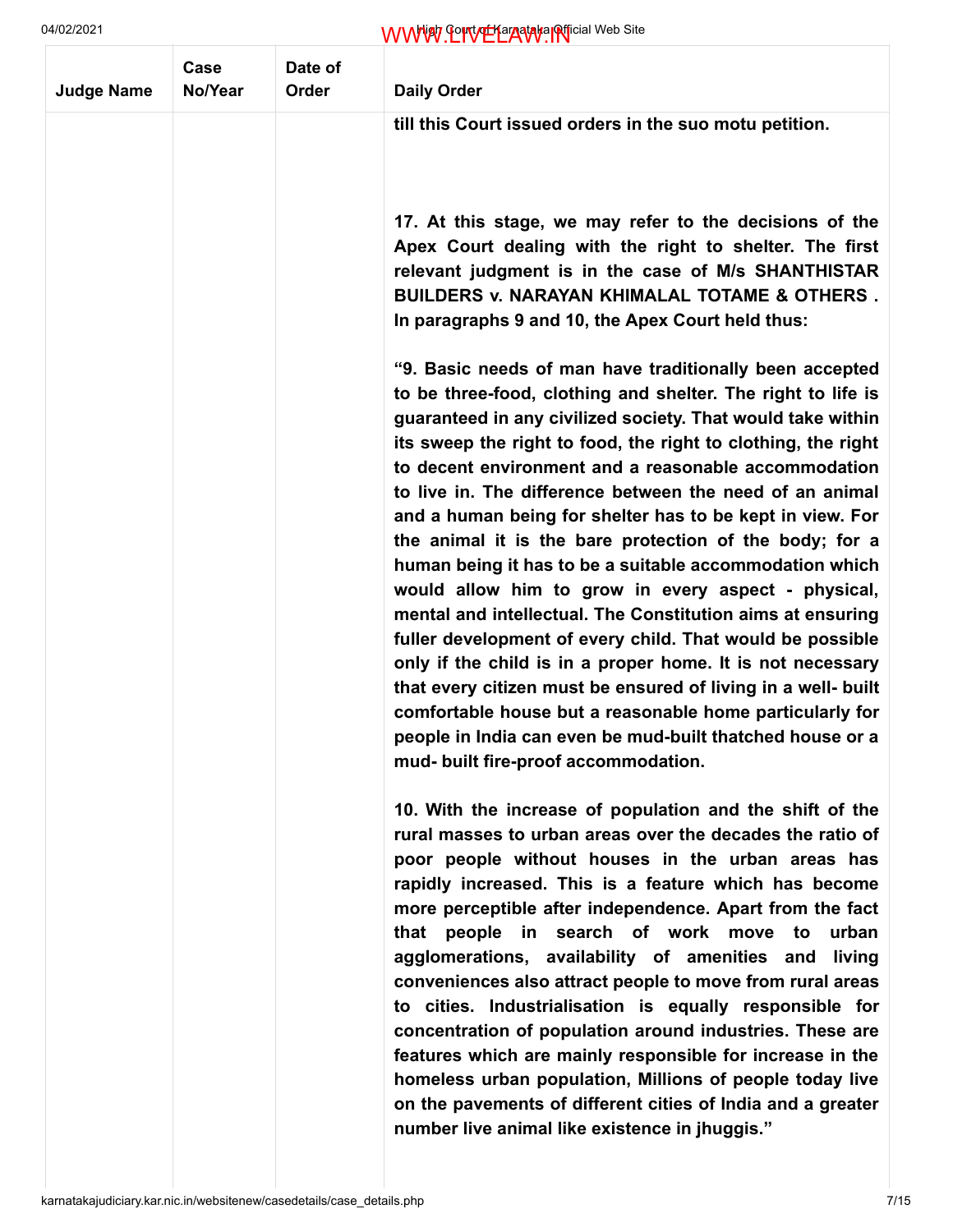| <b>Judge Name</b> | Case<br>No/Year | Date of<br>Order | <b>Daily Order</b>                                                                                                                                                                                                                                                                                                                                                                                                                                                                                                                                                                                                                                                                                                                                                                                                                                                                                                                                          |
|-------------------|-----------------|------------------|-------------------------------------------------------------------------------------------------------------------------------------------------------------------------------------------------------------------------------------------------------------------------------------------------------------------------------------------------------------------------------------------------------------------------------------------------------------------------------------------------------------------------------------------------------------------------------------------------------------------------------------------------------------------------------------------------------------------------------------------------------------------------------------------------------------------------------------------------------------------------------------------------------------------------------------------------------------|
|                   |                 |                  | (emphasis added)                                                                                                                                                                                                                                                                                                                                                                                                                                                                                                                                                                                                                                                                                                                                                                                                                                                                                                                                            |
|                   |                 |                  | The Apex Court held that the right to food, the right to<br>clothing, right to a decent environment and right to a<br>decent accommodation to live in are a part of right to life<br>guaranteed in any civilized society. In paragraph 10, the<br>Apex Court took judicial notice of the fact that<br>considering the scarcity of accommodation in cities,<br>millions of people live on the pavements in different cities<br>in India.                                                                                                                                                                                                                                                                                                                                                                                                                                                                                                                     |
|                   |                 |                  | 18. The second decision which is very material for our<br>consideration is of the Apex Court in the case of<br>CHAMELI SINGH AND OTHERS v. STATE OF U.P. AND<br><b>ANOTHER wherein the Apex Court considered the scope</b><br>of Article 21 of the Constitution. In paragraph 4, the Apex<br>Court clearly held that the protection of the right<br>guaranteed by Article 21 of the Constitution encompasses<br>within itself the allied right to shelter with a view to enjoy<br>a meaningful life. The Apex Court referred to Article 46 of<br>the Constitution which is a part of the Directive Principles<br>of State Policy which enjoins that the State shall promote<br>with special care the educational and economic interests<br>of the weaker sections of the people. The Apex Court<br>earlier<br>decision<br>considered<br>its<br>in<br>the<br>case<br>οf<br>SHANTHISTAR BUILDERS (supra). In paragraphs 4 and 8,<br>the Apex Court held thus: |
|                   |                 |                  | "4. It is settled law that the opinion of urgency formed by<br>appropriate<br><b>Government</b><br>take<br>immediate<br>to<br>the<br>possession, is a subjective conclusion based on the<br>material before it and it is entitled to great weight unless it<br>is vitiated by mala fides or colourable exercise of power.<br>Article 25(1) of the Universal Declaration of Human Rights<br>declares that everyone has the right to a standard of<br>living adequate for the health and well-being of himself<br>and his family including food, clothing, housing, medical<br>care and necessary social services. Article 11(1) of the<br>International Covenant on Economic, Social and Cultural                                                                                                                                                                                                                                                            |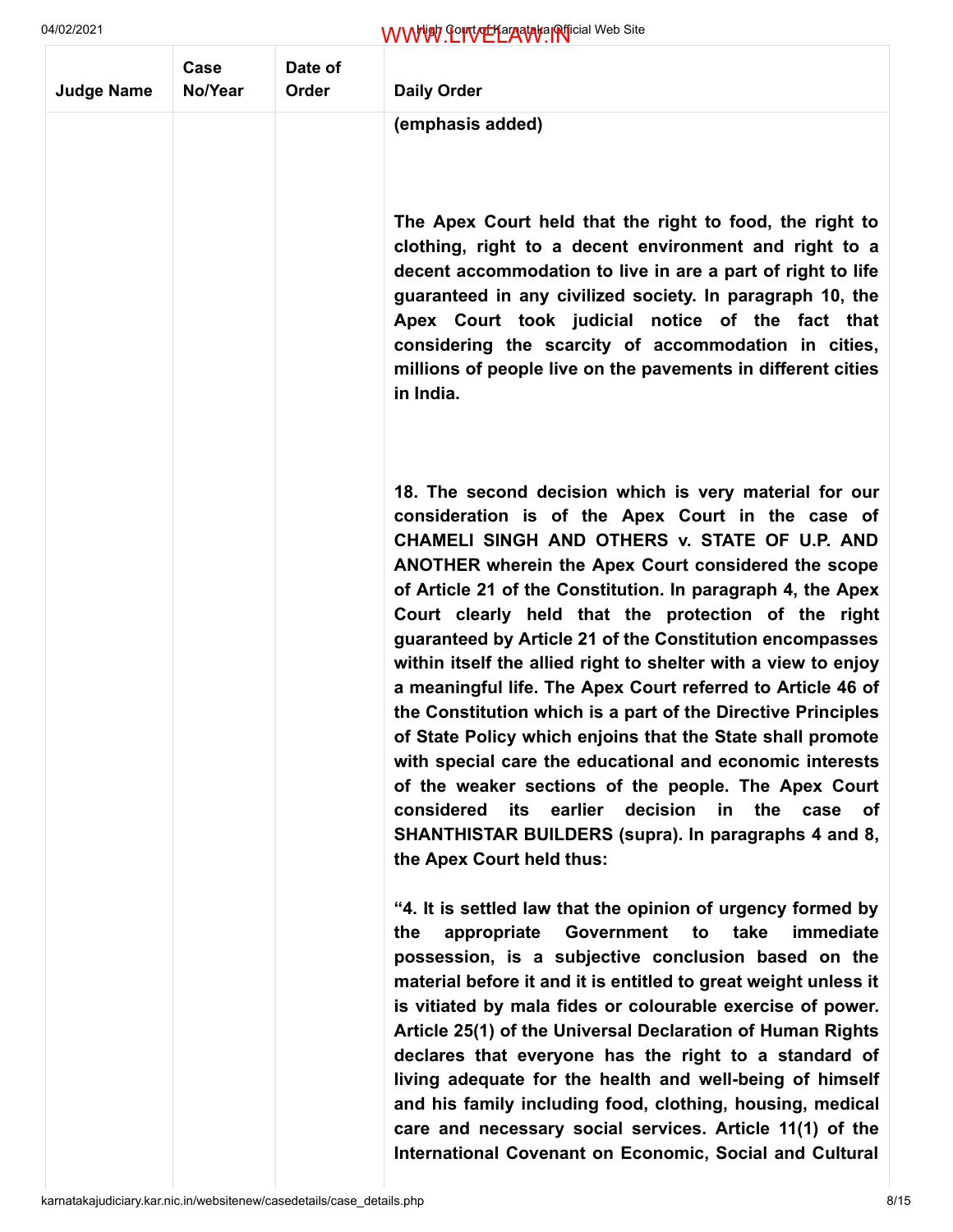| <b>Judge Name</b> | Case<br>No/Year | Date of<br>Order |                                                                                                                                                                                                                                                                                                                                                                                                                                                                                                                                                                                                                                                                                                                                                                                                                                                                                                                                                                                                                                                                                                                                                                                                                                                                                                                                                                                                                                                                                                                                                                                                                                                                                                                                                                                                                                                                                                                                                                                                                                                                                                                                                                                                                                                                                                                                                                                                                                                                                              |
|-------------------|-----------------|------------------|----------------------------------------------------------------------------------------------------------------------------------------------------------------------------------------------------------------------------------------------------------------------------------------------------------------------------------------------------------------------------------------------------------------------------------------------------------------------------------------------------------------------------------------------------------------------------------------------------------------------------------------------------------------------------------------------------------------------------------------------------------------------------------------------------------------------------------------------------------------------------------------------------------------------------------------------------------------------------------------------------------------------------------------------------------------------------------------------------------------------------------------------------------------------------------------------------------------------------------------------------------------------------------------------------------------------------------------------------------------------------------------------------------------------------------------------------------------------------------------------------------------------------------------------------------------------------------------------------------------------------------------------------------------------------------------------------------------------------------------------------------------------------------------------------------------------------------------------------------------------------------------------------------------------------------------------------------------------------------------------------------------------------------------------------------------------------------------------------------------------------------------------------------------------------------------------------------------------------------------------------------------------------------------------------------------------------------------------------------------------------------------------------------------------------------------------------------------------------------------------|
|                   |                 |                  | <b>Daily Order</b>                                                                                                                                                                                                                                                                                                                                                                                                                                                                                                                                                                                                                                                                                                                                                                                                                                                                                                                                                                                                                                                                                                                                                                                                                                                                                                                                                                                                                                                                                                                                                                                                                                                                                                                                                                                                                                                                                                                                                                                                                                                                                                                                                                                                                                                                                                                                                                                                                                                                           |
|                   |                 |                  | Rights, 1966 laid down that State Parties to the Covenant<br>recognise the right to everyone to an adequate standard<br>of living for himself and for his family including food,<br>clothing, housing and to the continuous improvement of<br>living conditions.' The State parties will take appropriate<br>steps to ensure realisation of this right. In P.G. Gupta v.<br>State of Gujarat 2, a Bench of three Judges of this Court<br>considering the mandate of human right to shelter read it<br>into Article 19(1)(e) and Article 21 of the Constitution of<br>India to guarantee right to residence and settlement.<br>Protection of life guaranteed by Article 21 encompasses<br>within its ambit the right to shelter to enjoy the<br>meaningful right to life. The Preamble to the Indian<br>Constitution assures to every citizen social and economic<br>justice and equity of status and of opportunity and dignity<br>of person so as to fasten fraternity among all Sections of<br>society in an integrated Bharat. Article 39(b) enjoins the<br>State that ownership and control of the material resources<br>of the community are so distributed as to promote welfare<br>of the people by securing social and economic justice to<br>the weaker Sections of the society to minimise inequality<br>in income and endeavour to eliminate inequality in status.<br>Article 46 enjoins the State to promote with special care<br>social, economic and educational interests of the weaker<br>Sections of the society, in particular, Schedules Castes<br>and Scheduled Tribes. Right to social and economic<br>justice conjointly commingles with right to shelter as an<br>inseparable component for meaningful right to life. It was<br>therefore, held that right to residence and settlement is a<br>fundamental right under Article 19(1)(e) and it is a facet of<br>inseparable meaningful right to life under Article 21. Food,<br>shelter and clothing are minimal human rights. The State<br>has undertaken as its economic policy of planned<br>development of massive housing schemes. The right to<br>allotment of houses constructed by the Housing Board to<br>the weaker Sections, lower income- group people under<br><b>Income</b><br>Group<br>Scheme, was<br>held<br>Lower<br>be<br>to<br>constitutional<br>strategy,<br>economic<br>programme<br>an<br>undertaken by the State and that the weaker Sections are<br>entitled to allotment as per the scheme." |
|                   |                 |                  |                                                                                                                                                                                                                                                                                                                                                                                                                                                                                                                                                                                                                                                                                                                                                                                                                                                                                                                                                                                                                                                                                                                                                                                                                                                                                                                                                                                                                                                                                                                                                                                                                                                                                                                                                                                                                                                                                                                                                                                                                                                                                                                                                                                                                                                                                                                                                                                                                                                                                              |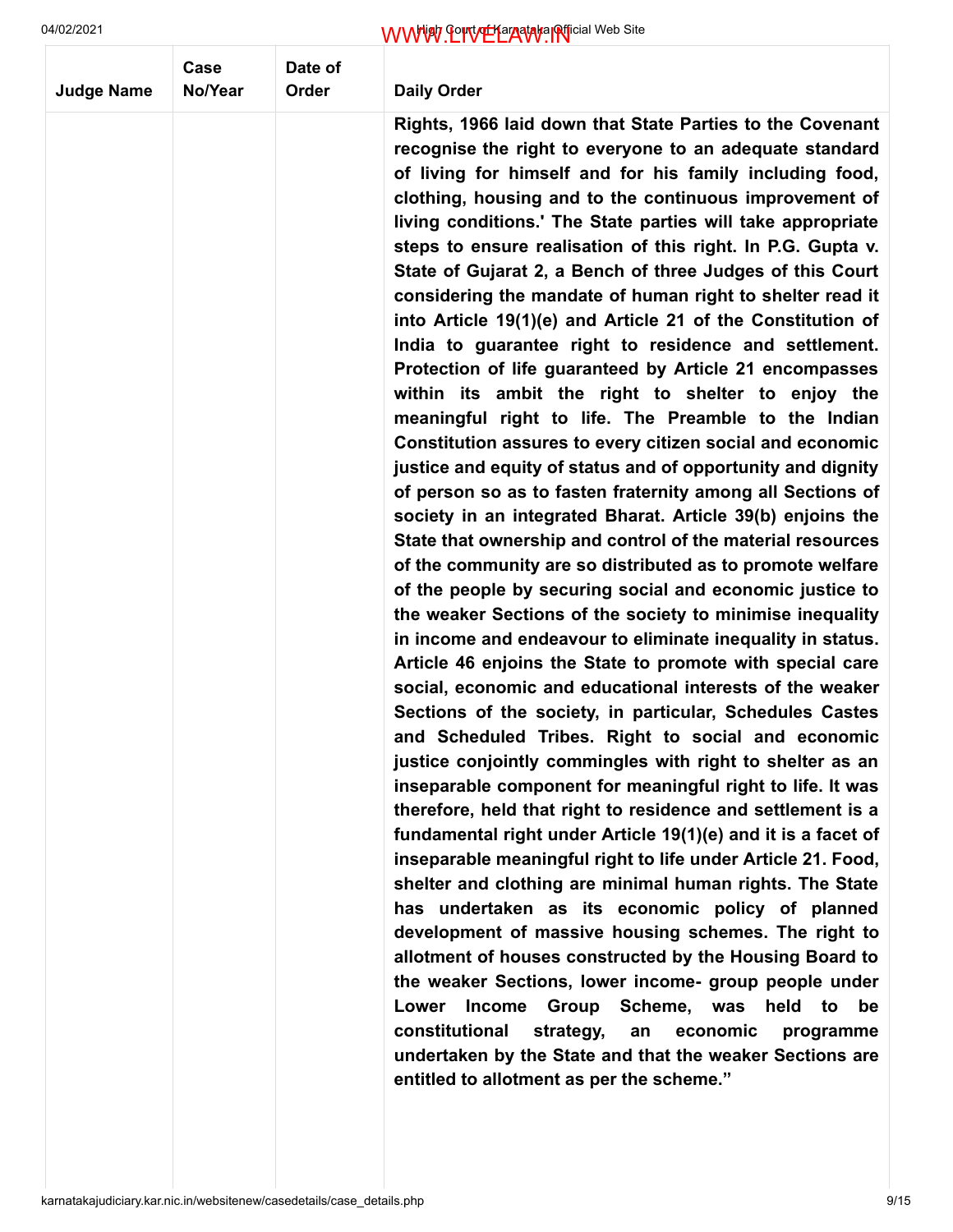| <b>Judge Name</b> | Case<br>No/Year | Date of<br>Order | <b>Daily Order</b>                                                                                                                                                                                                                                                                                                                                                                                                                                                                                                                                                                                                                                                                                                                                                                                                                                                                                                                                                                                                                                                                                                                                                                                                                                                                                                                                                                                                                                                                                                                                                                                                                                                                                                                                                                                                                                                                                                                                                                                                                                                                                                                                                                                                                                                                                                                                                                                                                                                                                                                                                                                                                                                   |
|-------------------|-----------------|------------------|----------------------------------------------------------------------------------------------------------------------------------------------------------------------------------------------------------------------------------------------------------------------------------------------------------------------------------------------------------------------------------------------------------------------------------------------------------------------------------------------------------------------------------------------------------------------------------------------------------------------------------------------------------------------------------------------------------------------------------------------------------------------------------------------------------------------------------------------------------------------------------------------------------------------------------------------------------------------------------------------------------------------------------------------------------------------------------------------------------------------------------------------------------------------------------------------------------------------------------------------------------------------------------------------------------------------------------------------------------------------------------------------------------------------------------------------------------------------------------------------------------------------------------------------------------------------------------------------------------------------------------------------------------------------------------------------------------------------------------------------------------------------------------------------------------------------------------------------------------------------------------------------------------------------------------------------------------------------------------------------------------------------------------------------------------------------------------------------------------------------------------------------------------------------------------------------------------------------------------------------------------------------------------------------------------------------------------------------------------------------------------------------------------------------------------------------------------------------------------------------------------------------------------------------------------------------------------------------------------------------------------------------------------------------|
|                   |                 |                  | "8. In any organised society, right to live as a human<br>being is not ensured by meeting only the animal needs of<br>man. It is secured only when he is assured of all facilities<br>to develop himself and is freed from restrictions which<br>inhibit his growth. All human rights are designed to<br>achieve this object. Right to live guaranteed in any<br>civilised society implies the right to food, water, decent<br>environment education, medical care and shelter. These<br>are basic human rights known to any civilised society. All<br>civil, political, social and cultural rights enshrined in the<br>Universal Declaration of Human Rights and Convention or<br>under the Constitution of India cannot be exercised<br>without these basic human rights. Shelter for a human<br>being, therefore, is not a mere protection of his life and<br>limb. It is home where he has opportunities to grow<br>physically, mentally, intellectually and spiritually. Right to<br>shelter, therefore, includes adequate living space, safe<br>and decent structure, clean and decent surroundings,<br>sufficient light, pure air and water, electricity, sanitation<br>and other civic amenities like roads etc. so as to have<br>easy access to his daily avocation. The right to shelter,<br>therefore, does not mean a mere right to a roof over one's<br>head but right to all the infrastructure necessary to enable<br>them to live and develop as a human being. Right to<br>shelter when used as an essential requisite to the right to<br>live, should be deemed to have been guaranteed as a<br>fundamental right. As is enjoined in the Directive<br>Principles, the State should be deemed to be under an<br>obligation to secure it for its citizens, of course subject to<br>its economic budgeting. In a democratic society as a<br>member of the organised civic community one should<br>have permanent shelter so as to physically, mentally and<br>intellectually equip to improve his excellence as a useful<br>citizen as enjoined in the Fundamental Duties and to be<br>useful citizen and equal participant in democracy. The<br>ultimate object of making a man equipped with a right to<br>dignity of person and equality of status is to enable him to<br>develop himself into a cultured being. Want of decent<br>residence, therefore, frustrates the very object of the<br>Constitutional animation of right to equality, economic<br>justice, fundamental right to residence, dignity of person<br>and right to live itself. To bring the Dalits and Tribes into<br>the mainstream of national life providing these facilities |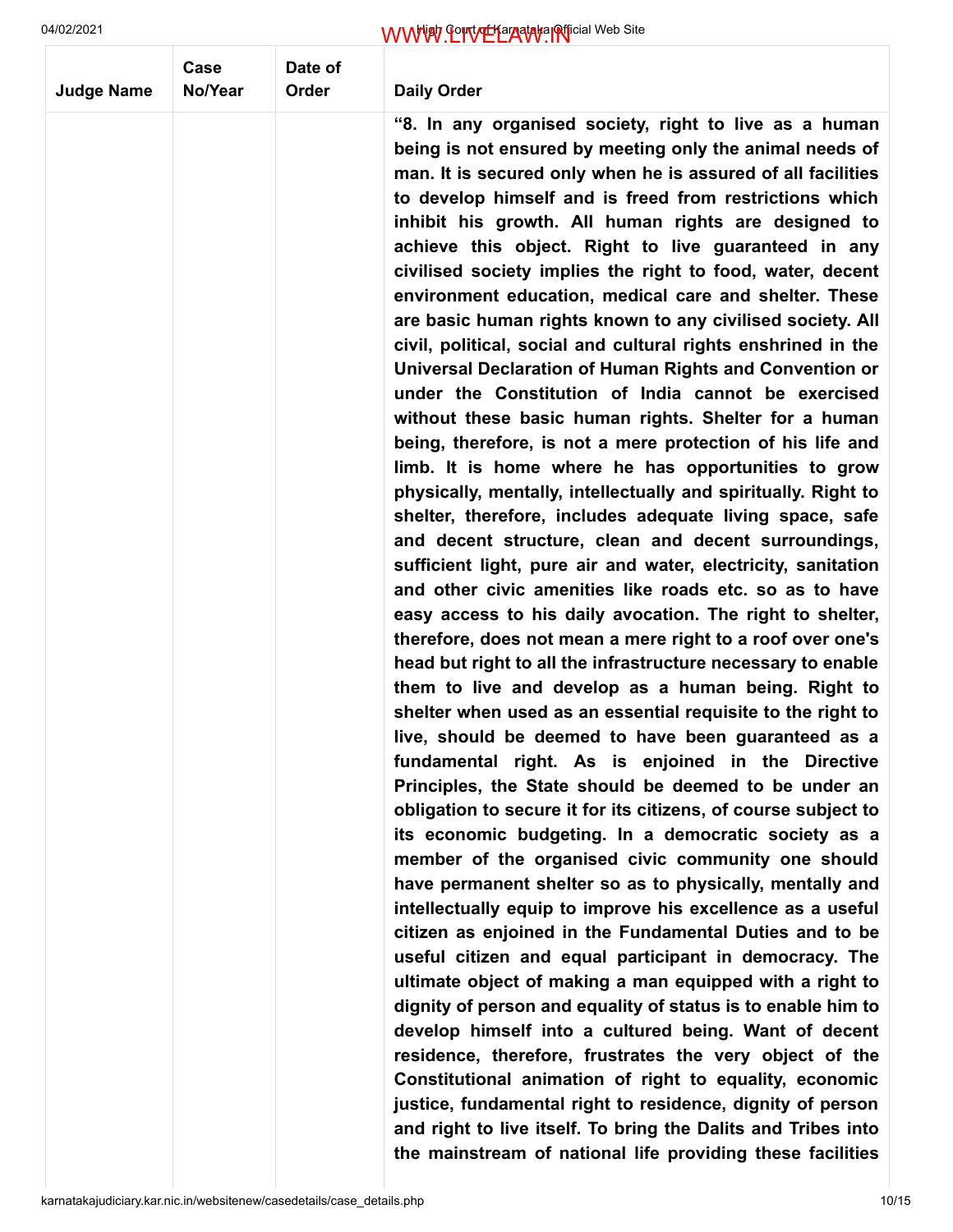| <b>Judge Name</b> | Case<br>No/Year | Date of<br>Order | <b>Daily Order</b>                                                                                                                                                                                                                                                                                                                                                                                                                                                                                                                                                                                                                                                                                                                                                                                                                                                                                                                                                                      |
|-------------------|-----------------|------------------|-----------------------------------------------------------------------------------------------------------------------------------------------------------------------------------------------------------------------------------------------------------------------------------------------------------------------------------------------------------------------------------------------------------------------------------------------------------------------------------------------------------------------------------------------------------------------------------------------------------------------------------------------------------------------------------------------------------------------------------------------------------------------------------------------------------------------------------------------------------------------------------------------------------------------------------------------------------------------------------------|
|                   |                 |                  | and opportunities to them is the duty of the State as<br>fundamental to their basic human and constitutional<br>rights."                                                                                                                                                                                                                                                                                                                                                                                                                                                                                                                                                                                                                                                                                                                                                                                                                                                                |
|                   |                 |                  | (emphasis added)                                                                                                                                                                                                                                                                                                                                                                                                                                                                                                                                                                                                                                                                                                                                                                                                                                                                                                                                                                        |
|                   |                 |                  | 19. Thus, the right to shelter guaranteed by Article 21 of<br>the Constitution available to the families who were<br>staying in the destructed huts was clearly violated. While<br>we say so, we are not suggesting that anyone has a right<br>to encroach upon public properties and construct houses.<br>But, if such poor labourers encroach upon public<br>property and erect huts, the same can be removed only<br>after following the due process of law. However,<br>consistent with the right to shelter which is an integral<br>part of Article 21 of the Constitution, the right of<br>rehabilitation of the slum dwellers is required to be<br>considered when an action is being taken to remove the<br>encroachments on the public lands. This will have to be<br>considered in the context of the fact that in a city like<br>Bengaluru, these poor people cannot afford to acquire<br>residential accommodation.                                                         |
|                   |                 |                  | 20. In the facts of the case, the State Government was<br>duty bound to protect the right to shelter available to the<br>affected families which was guaranteed under Article 21<br>of the Constitution. Though the agencies of the State were<br>fully aware of the two incidents in March and April 2020,<br>as can be seen from the affidavit dated 23rd June, 2020,<br>there was a complete inaction on the part of the<br>machinery of the State. The fire accident certificates at<br>Annexures-R.1 and R.2 show that the Karnataka State Fire<br>and Emergency Services were aware of the incidents of<br>24th and 30th March, 2020. The fire accident certificates<br>record not only of the destruction of the houses, but also<br>of destruction of ration kits, clothes and other household<br>items. Still no action was taken for dealing with the<br>miscreants. It is only after 1st May, 2020 when one Shri<br>Bhadrappa complained that an action was initiated by the |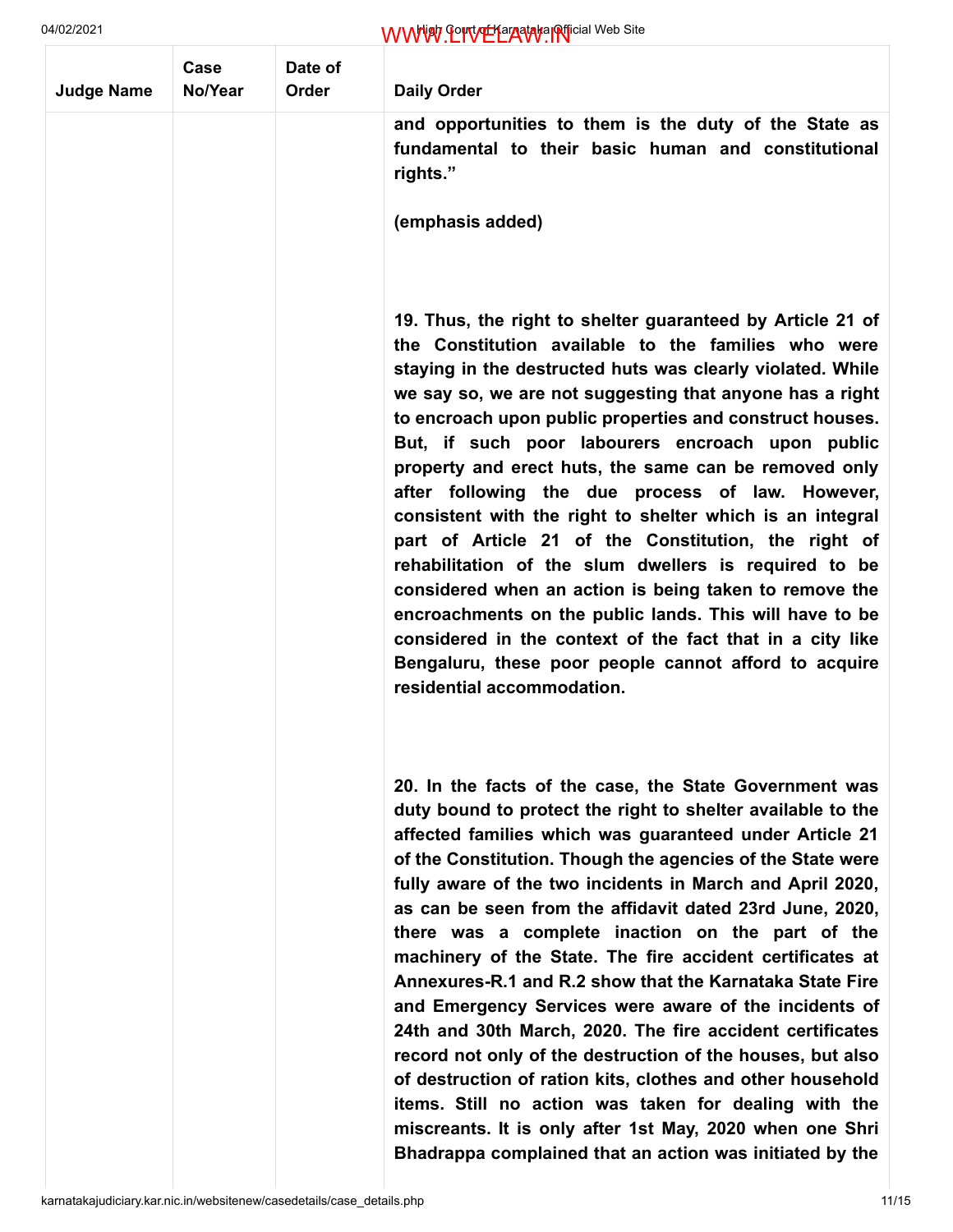| <b>Judge Name</b> | Case<br>No/Year | Date of<br>Order | <b>Daily Order</b>                                                                                                                                                                                                                                                                                                                                                                                                                                                                                                                                                                                                                                                                                 |
|-------------------|-----------------|------------------|----------------------------------------------------------------------------------------------------------------------------------------------------------------------------------------------------------------------------------------------------------------------------------------------------------------------------------------------------------------------------------------------------------------------------------------------------------------------------------------------------------------------------------------------------------------------------------------------------------------------------------------------------------------------------------------------------|
|                   |                 |                  | police by registering a First Information Report. Though<br>the incident of demolition of the houses by the use of JCB<br>is of 5th April, 2020, the First Information Report was<br>registered on 1st May, 2020. No steps were taken by the<br>State to extend a helping hand to the affected families.                                                                                                                                                                                                                                                                                                                                                                                           |
|                   |                 |                  | 21. Even going by the stand of the State Government, it is<br>stated that the act of destruction was done by the owners<br>of a choultry. The State Government was duty bound to<br>protect the right of residence of the poor labourers. Thus,<br>the State Government remained passive for a long time<br>and made no effort not only to take any action against the<br>miscreants, but also to rehabilitate the affected families.<br>Therefore, in our considered view, prima facie, the State<br>Government has failed to uphold the fundamental right to<br>shelter which is covered by Article 21 of the Constitution.                                                                      |
|                   |                 |                  | 22. Even as far as compensation is concerned, the entire<br>exercise commenced after this suo motu writ petition was<br>filed on 25th August, 2020. It is not as if three sets of<br>houses were destroyed on one day. On 24th March, 2020,<br>some huts were burnt, on 30th March, 2020, few more<br>huts were burnt and in April, several huts were destroyed<br>by the use of JCB. Thus, this is not a case of a solitary<br>incident. The entire machinery of the State was aware of<br>these incidents. Till this Court intervened, there was no<br>attempt made for rehabilitation of these poor people. This<br>conduct is shocking considering the accepted concept of<br>a welfare state. |
|                   |                 |                  | 23. One of the arguments canvassed is that now allotment<br>of another site has been made by the Slum Development<br>Board for rehabilitating these persons by construction of<br>houses. However, nothing has been placed on record to<br>show that the site allotted is already developed and the<br>construction of houses has commenced. No time lines<br>have been fixed and there is no scheme in place for                                                                                                                                                                                                                                                                                  |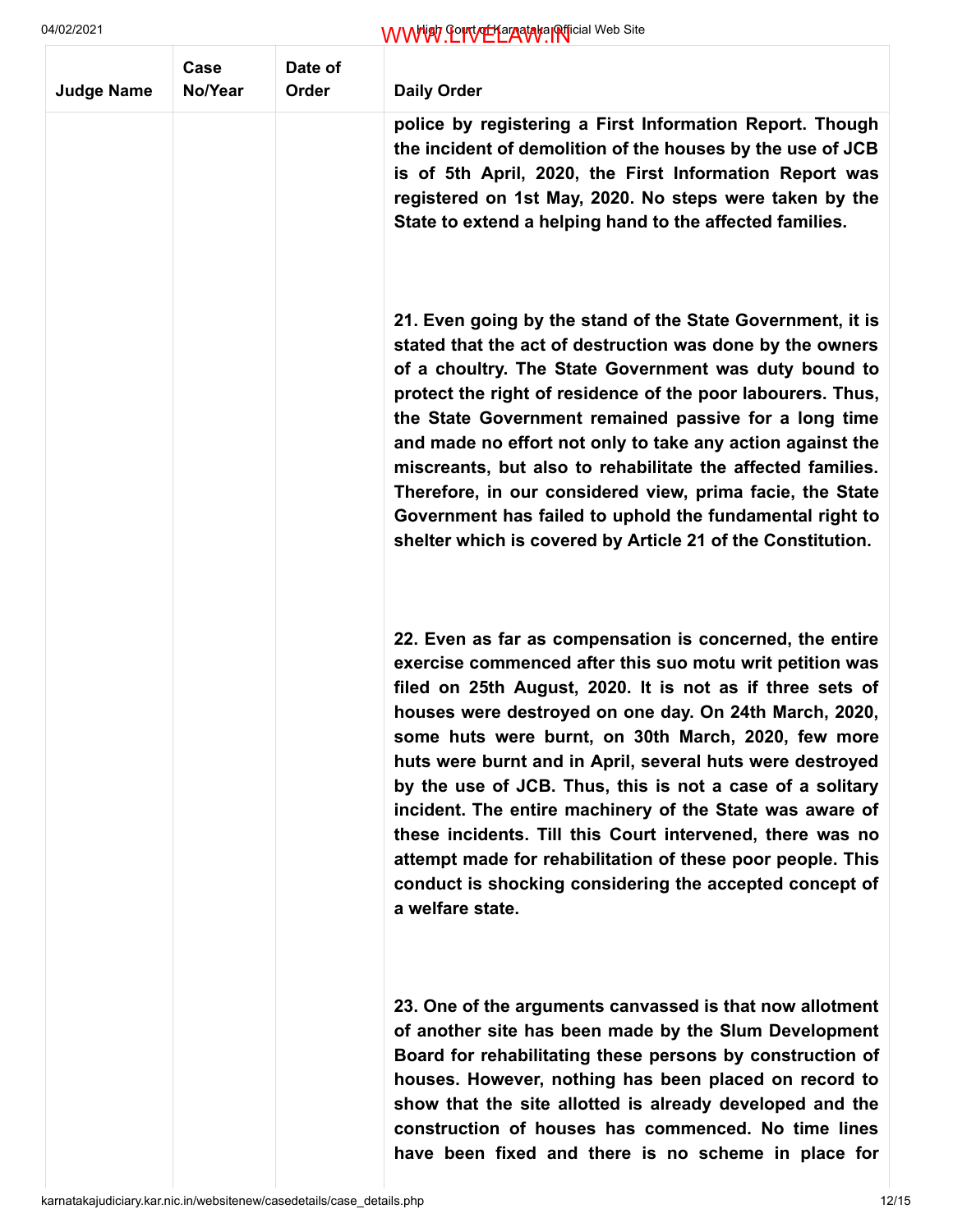| <b>Judge Name</b> | Case<br>No/Year | Date of<br>Order | <b>Daily Order</b>                                                                                                                                                                                                                                                                                                                                                                                                                                                                                                                                                                                                                                                                                                                                                                                                                                                                                                                                                                                                                                                                                                                                                        |
|-------------------|-----------------|------------------|---------------------------------------------------------------------------------------------------------------------------------------------------------------------------------------------------------------------------------------------------------------------------------------------------------------------------------------------------------------------------------------------------------------------------------------------------------------------------------------------------------------------------------------------------------------------------------------------------------------------------------------------------------------------------------------------------------------------------------------------------------------------------------------------------------------------------------------------------------------------------------------------------------------------------------------------------------------------------------------------------------------------------------------------------------------------------------------------------------------------------------------------------------------------------|
|                   |                 |                  | effective rehabilitation of the affected families. Moreover,<br>the proposed site is at a long distance from the existing<br>place of residences of the affected families. Prima facie, it<br>appears to us that there is no possibility of the affected<br>families being rehabilitated in near future. Thus, apart<br>from paying compensation to the affected families for the<br>loss of their household articles, food, etc., there is no<br>genuine attempt made by the State Government to<br>rehabilitate the affected families.                                                                                                                                                                                                                                                                                                                                                                                                                                                                                                                                                                                                                                  |
|                   |                 |                  | 24. In the capital city of Bengaluru, hutments of poor<br>people on a Government land were allegedly destroyed by<br>third<br>who<br>parties<br>were<br>interested<br>in<br>making<br>encroachments on the said Government land. The State<br>Government completely ignored such high-handed<br>conduct on the part of the miscreants who blatantly<br>destroyed the huts taking undue advantage of the<br>lockdown. Proper rehabilitation of the occupants has not<br>been made till today, eight months after the incident.<br>There is no possibility of the occupants<br>being<br>rehabilitated in the near future. Hence the only option<br>which is available before us is to direct the State<br>Government to reconstruct the structures of all the<br>affected families by adopting a uniform design. The<br>reconstruction will obviously not create any equity in<br>favour of the occupants. If the structures which were<br>destroyed were illegally constructed, action can be taken<br>strictly in accordance with law to remove<br>the<br>reconstructed structures and evict the occupants. But<br>this will be subject to their right of rehabilitation. |
|                   |                 |                  | 25. The applicant in I.A. Nos.2 and 3 of 2020 has offered to<br>construct shelters for only 33 families out of a large<br>number of affected families. All the occupants who have<br>lost their huts will have to be treated on par with each<br>other and therefore, all of them must get identical type of<br>structures.                                                                                                                                                                                                                                                                                                                                                                                                                                                                                                                                                                                                                                                                                                                                                                                                                                               |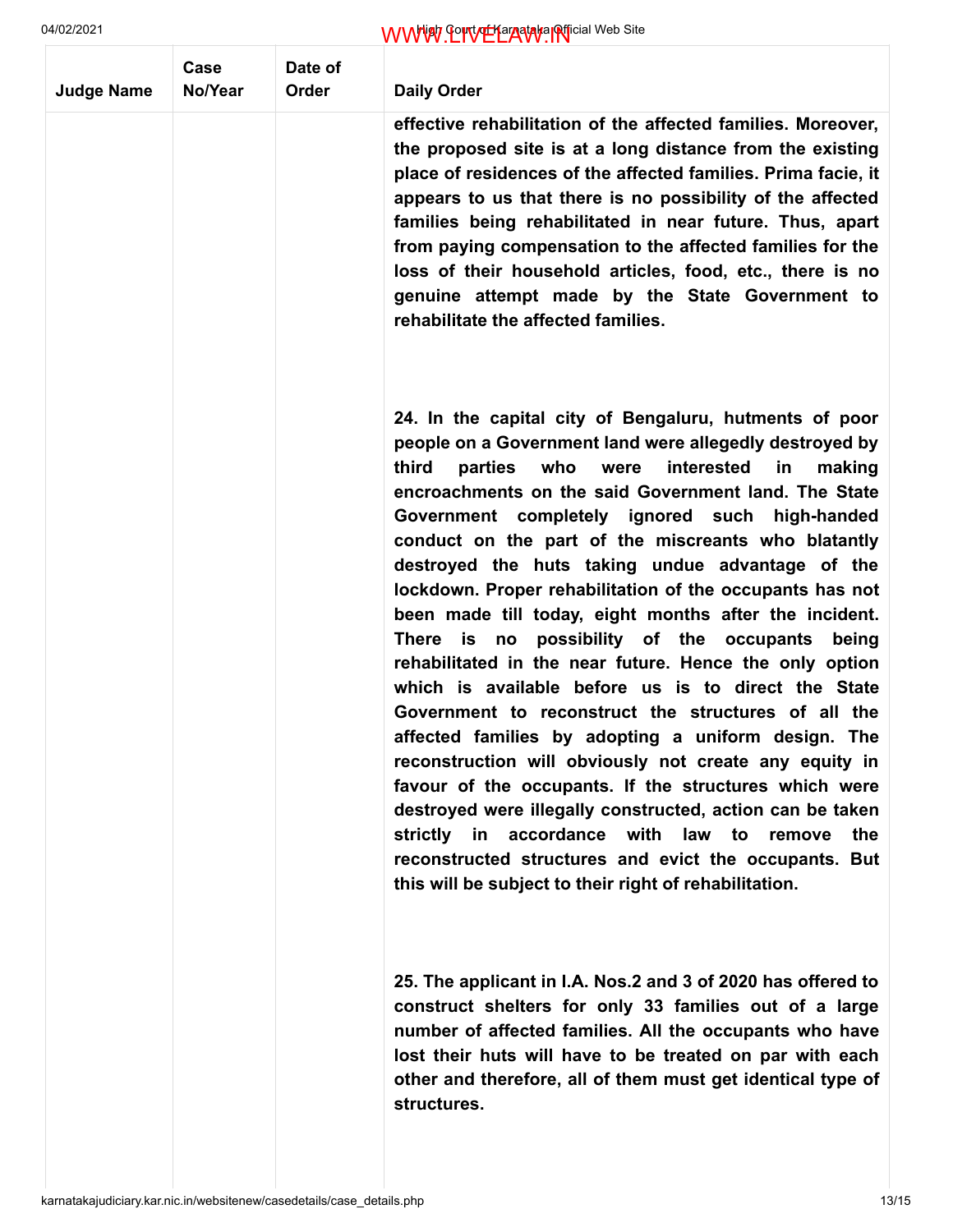| 04/02/2021        |                 |                  | WWW. Control Languara Inficial Web Site                                                                                                                                                                                                                                                                                                                                                                                                                      |
|-------------------|-----------------|------------------|--------------------------------------------------------------------------------------------------------------------------------------------------------------------------------------------------------------------------------------------------------------------------------------------------------------------------------------------------------------------------------------------------------------------------------------------------------------|
| <b>Judge Name</b> | Case<br>No/Year | Date of<br>Order | <b>Daily Order</b>                                                                                                                                                                                                                                                                                                                                                                                                                                           |
|                   |                 |                  | 26. In view of the aforesaid discussion, we pass the<br>following interim directions:                                                                                                                                                                                                                                                                                                                                                                        |
|                   |                 |                  | (i) The process of payment of compensation of Rs.14,100/-<br>shall be completed in relation to the identified families<br>within a maximum period of three weeks from today;                                                                                                                                                                                                                                                                                 |
|                   |                 |                  | State Government shall<br>(ii)<br><b>The</b><br>ensure<br>that the<br>structures/hutments of the identified affected families are<br>reconstructed at its cost and the reconstructed structures<br>shall be of the same pattern and size;                                                                                                                                                                                                                    |
|                   |                 |                  | (iii) The work of reconstruction of the structures shall be<br>completed within a maximum of two months from today;                                                                                                                                                                                                                                                                                                                                          |
|                   |                 |                  | Reconstruction of the structures by the State<br>(iv)<br>Government will not create any equity in favour of the<br>families to whom the said structures are allotted. If the<br>original structures constructed by them were illegal and<br>constituted encroachment on the Government land, the<br>authorities concerned are free to take action of removal of<br>the reconstructed structures subject to the right for<br>rehabilitation of the occupants; |
|                   |                 |                  | (v) As far as possible, the reconstructed structures shall<br>be made at the same place where the destructed<br>structures<br>existence.<br>Immediately<br>after<br>were<br>in l<br>completion of the construction, the respective houses<br>shall be allotted to the affected families by the State<br>Government;                                                                                                                                          |